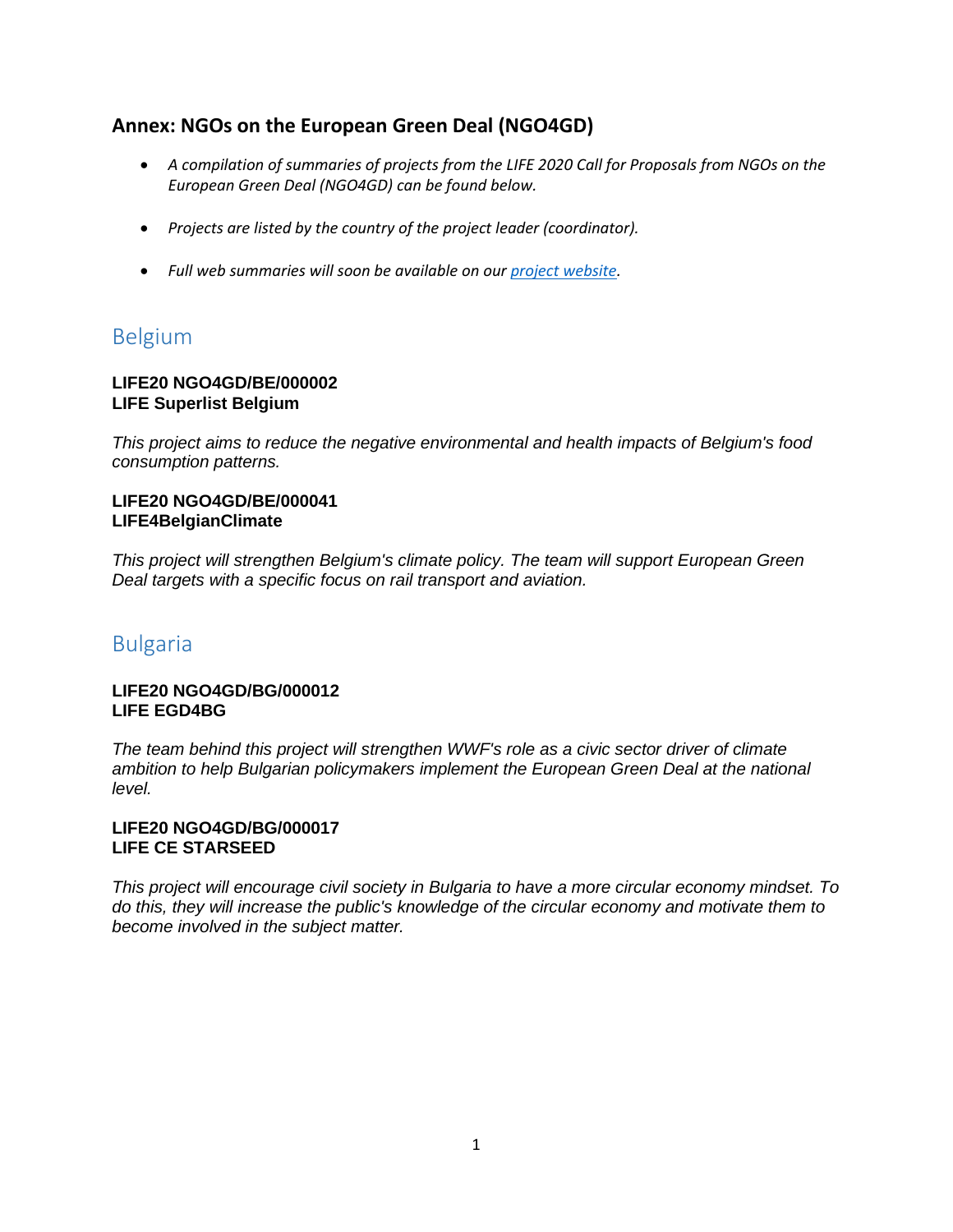# Czechia

### **LIFE20 NGO4GD/CZ/000018 REACH EACH**

*The team will enhance climate education and engagement, especially in schools and local communities in Czechia.*

# Germany

### **LIFE20 NGO4GD/DE/000028 LIFE ELLA**

*This project will set up a European Living Lakes Association (ELLA). ELLA will build NGOs and other stakeholders' capacity to manage lake regions and their catchments. The association will also help companies in lake regions integrate biodiversity into their corporate management.*

## Ireland

### **LIFE20 NGO4GD/IE/000025 LEGACY4LIFE**

*The team will aim at strengthening environmental and climate action in Ireland. To do this, they will improve the quality and biodiversity of water bodies, promote the implementation of the farm to fork strategy, and encourage green development in cities and rural communities.*

#### **LIFE20 NGO4GD/IE/000033 DIRECT LIFE**

*This project will encourage civil society participation in the circular economy in Ireland through knowledge transfer and an effective digital communication strategy.*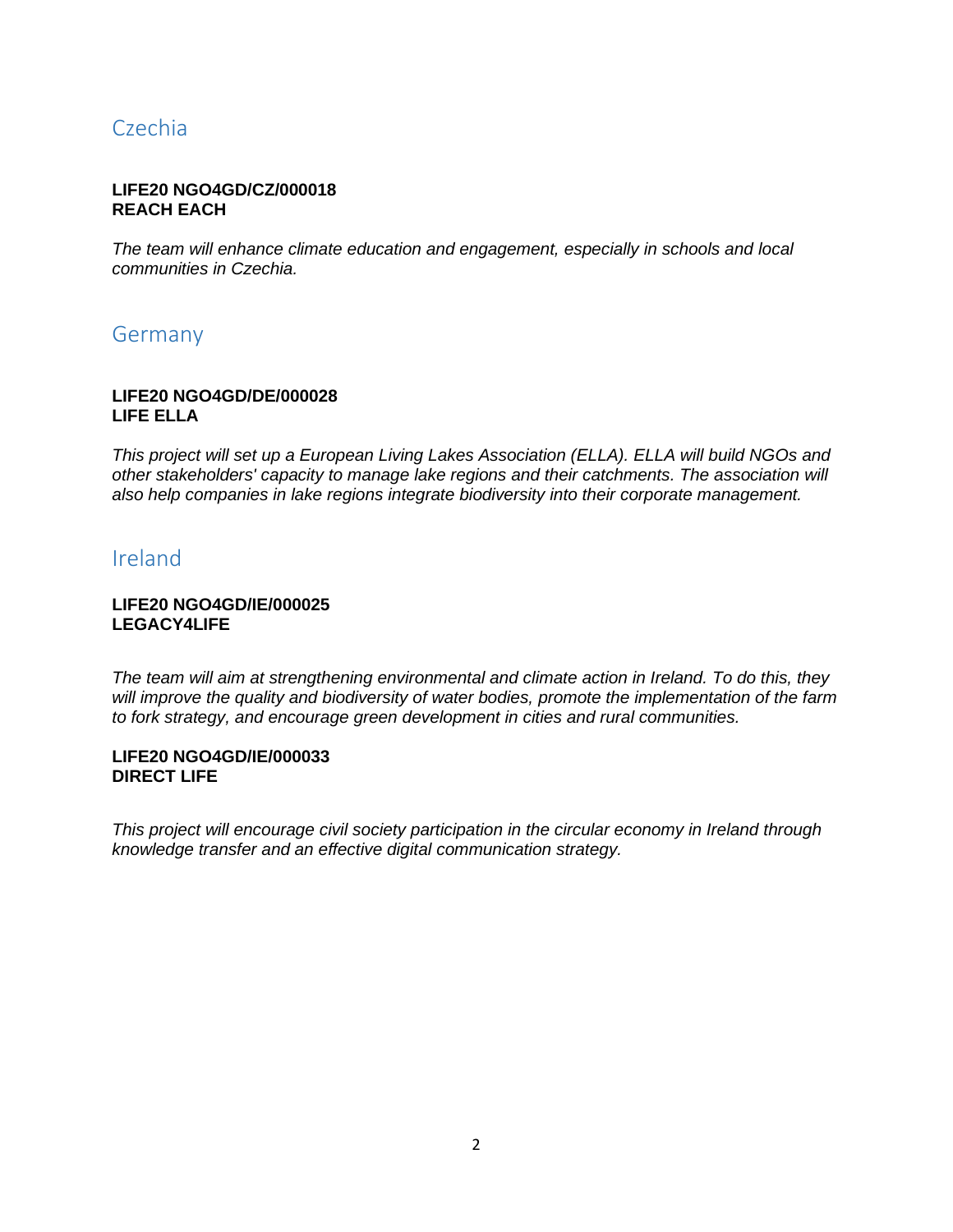# Spain

### **LIFE20 NGO4GD/ES/000003 LIFE healthy planet diet**

*The project's primary goal is to support the EU's Farm to Fork strategy in Spain. The team will aim to increase awareness among locals on why a better diet is important for their own and the planet's health.*

### **LIFE20 NGO4GD/ES/000021 LIFE GREEN PEDRERA**

*The team will boost educational programmes and local involvement at Natura 2000 sites and centres post-pandemic. They will also focus on reaching European Green Deal targets relating to climate change, biodiversity and farm to fork.*

### **LIFE20 NGO4GD/ES/000023 EAT: LIFE**

*This project will promote a sustainable and wholesome diet for all. The team will also stimulate the role of education centres as essential for achieving environmental goals.*

### **LIFE20 NGO4GD/ES/000027 PRIORITY AREAS**

*This project will conserve endangered species in various locations in Spain. The team will also foster cooperation with stakeholders and monitor past conservation projects.*

### **LIFE20 NGO4GD/ES/000035 UP4CommunityEnergy**

*The team behind this project will increase knowledge on community energy among national decision-makers, regional activists and citizens. Activist groups will be established in five Spanish territories, while networking activities with existing initiatives in Spain will be carried out. Various training activities are also foreseen.*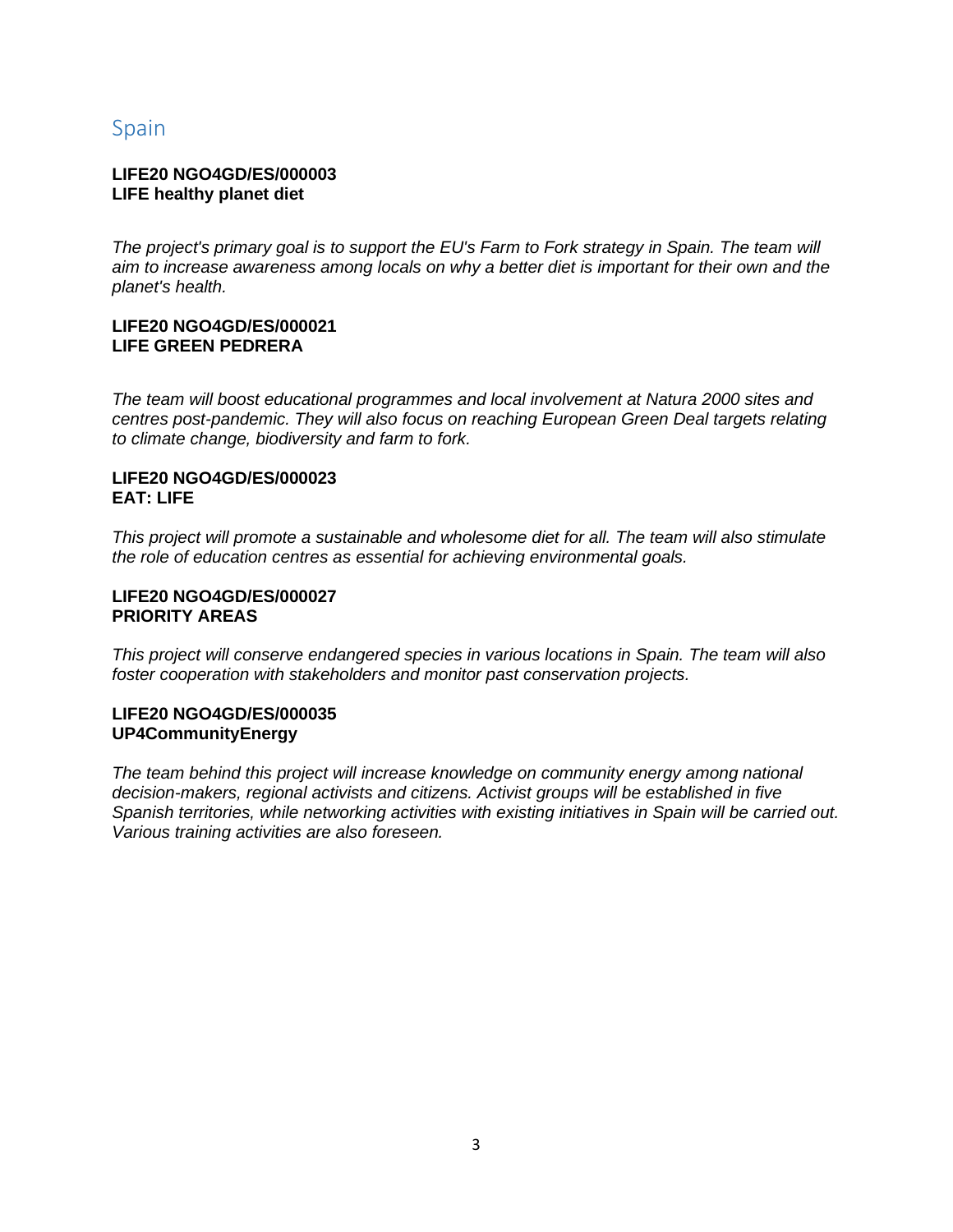# France

### **LIFE20 NGO4GD/FR/000026 LIFE GD-FITOP**

*This project will raise awareness of European Green Deal priorities and develop education and capacity through policy engagement and digital communication.*

### **LIFE20 NGO4GD/FR/000046 CoCliCo – LIFE of Poppy**

*The team will boost awareness of climate change and biodiversity among Evangelical and Protestant Christian communities. They will also strengthen the capacity for conducting field research and run engagement programmes at existing biodiversity protection facilities.*

### **Italy**

### **LIFE20 NGO4GD/IT/000011 Choose LIFE**

*This project will raise awareness among citizens and encourage relevant institutions in Italy to achieve the targets set under the EU's Farm to Fork and Biodiversity Strategy for 2030.*

### **LIFE20 NGO4GD/IT/000014 LIFE CLIMACTION**

*Enhancing the participation and contribution of civil society in implementing the Green Deal is the primary goal of this project. There will be a particular focus on students, schools, local authorities and companies.*

### **LIFE20 NGO4GD/IT/000020 LIFE SALVAGuARDiA**

*The team behind this project will raise awareness of the negative impact of urbanisation, intensive agriculture, hydroelectric plants and damns, industrial activities, and mass tourism on the biodiversity and ecosystems in Lake Garda, Italy.*

### **LIFE20 NGO4GD/IT/000038 LIFE in the city**

*This project's main objective is to design and test a participatory model of green urban regeneration for biodiversity conservation in Lombardy, Italy.*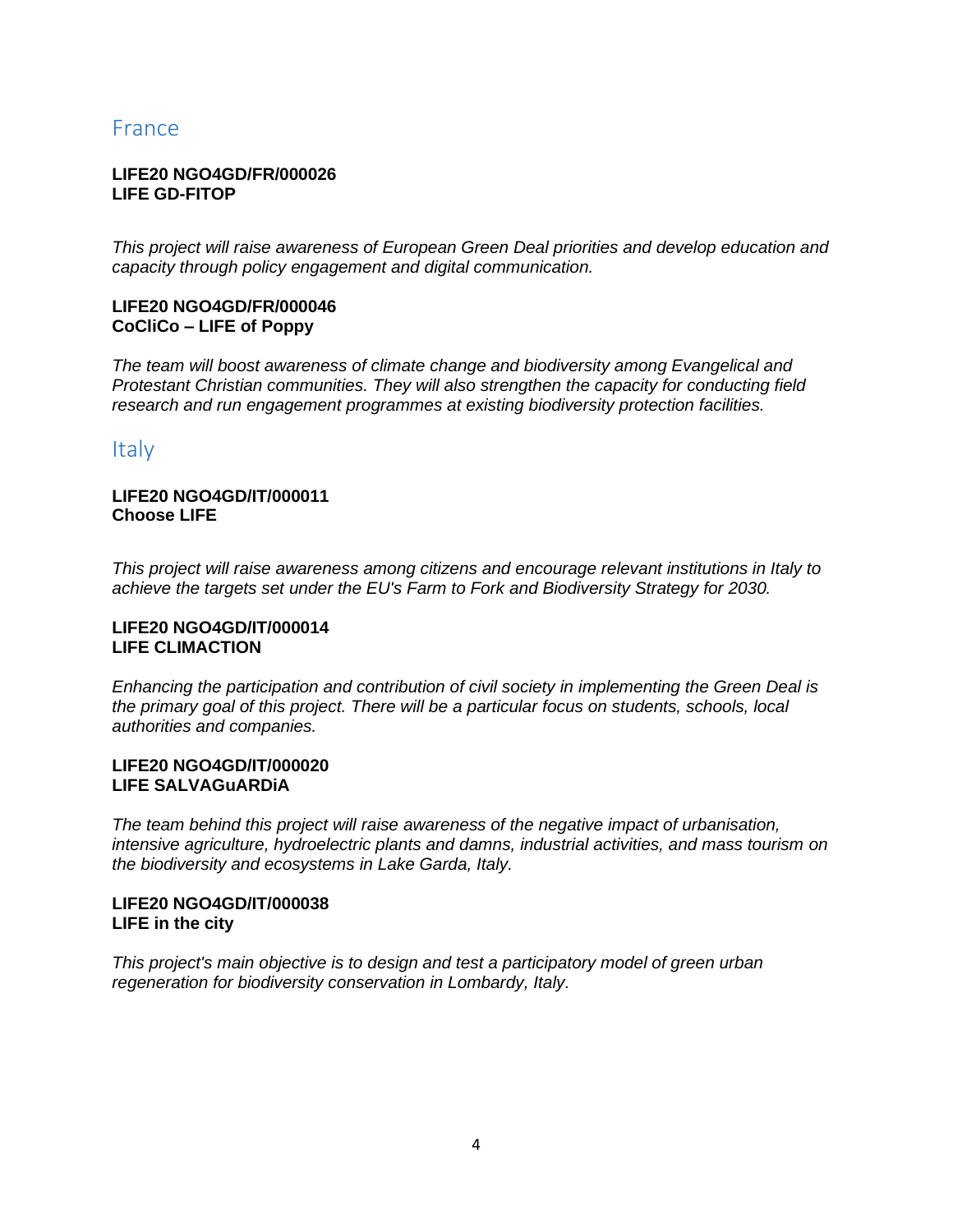### **LIFE20 NGO4GD/IT/000045 PUI4C**

*This project will promote the European Green Deal in Italy by raising awareness and improving national climate discussions. The team will also engage with decision-makers and civil society in the climate-neutrality debate.*

### **Latvia**

### **LIFE20 NGO4GD/LV/000013 LIFE LFN4GD**

*The project aims to boost civil society participation in the European Green Deal, explicitly focusing on biodiversity and ecosystems.* 

# Lithuania

### **LIFE20 NGO4GD/LT/000009 LITPAS for LIFE**

*This project aims to prepare a proposal for a network of protected areas in Lithuania that can contribute to achieving EU Biodiversity Strategy goals.*

## Luxembourg

### **LIFE20 NGO4GD/LU/000048 The Voice for Nature**

*The project's objective is to mobilise volunteers and build the organisation's capacities to raise awareness of the environment and nature protection.*